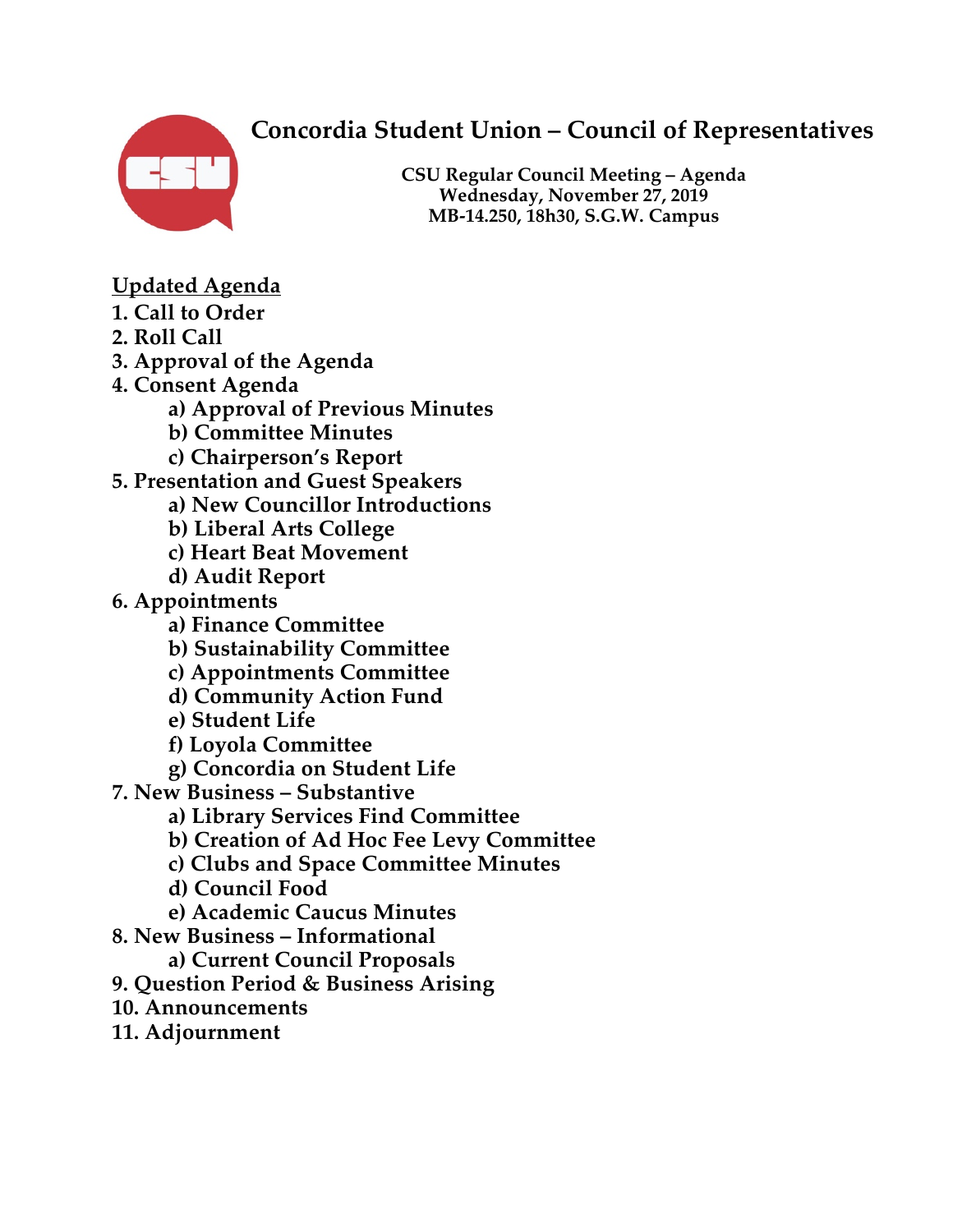# **1. CALL TO ORDER**

Meeting is called to order at **18h49**.

**We would like to begin by acknowledging that Concordia University is located on unceded Indigenous lands. The Kanien'kehá:ka Nation is recognized as the custodians of the lands and waters on which we gather today. TiohEá:ke/Montreal is historically known as a gathering place for many First Nations. Today, it is home to a diverse population of Indigenous and other peoples. We respect the continued connections with the past, present, and future in our ongoing relationships with Indigenous and other peoples within the Montreal community.**

**Chairperson:** Welcome to all new councillors. I'll be explaining Robert's Rules and how council functions as we go along.

#### **2. ROLL CALL**

Council Chairperson: Caitlin Robinson Council Minute Keeper: S Shivaane

**Executives present for the meeting were:** Isaiah Joyner (External & Mobilization Coordinator), Désirée Blizzard (Finance Coordinator), Chris Kalafatidis (General Coordinator), Marin Algattus (Internal Affairs Coordinator), Celeste-Melize Ferrus (Loyola Coordinator), Eduardo Malorni (Student Life Coordinator).

**Councilors present for the meeting were:** Hannah Jamet-Lange (Arts & Science), Ahmadou Sakho (Arts & Science), Salman Fahim Syed (Gina Cody School of Engineering & Computer Science), Naomi Barney Purdie (Arts & Science), Leigh Kusaj (Arts & Science), Amman Houara (Arts & Science), Christiane Sakr (Arts & Science), Elizabeth Tasong (Arts & Science), Esther Morand (Arts & Science), Jarrad Haas (Fine Arts), James Hanna (Gina Cody School of Engineering & Computer Science), Hershey Blackman (Independent), Menachem Israily (Independent), Peter Zhuang (Fine Arts), Mitchell Schecter (John Molson School of Business), Mathew Levitsky-Kaminski (John Molson School of Business), Lauren Perozek (John Molson School of Business), Jeremya Deneault (John Molson School of Business), Selena Mezher (Gina Cody School of Engineering & Computer Science), Tzvi Hersh Filler (Gina Cody School of Engineering & Computer Science), Sean Howard (Gina Cody School of Engineering & Computer Science).

**Executives absent for the meeting were:** Patrick Quinn (Academic & Advocacy Coordinator) **Councilors absent for the meeting were:** Arad Andrew Banis (John Molson School of Business), Maha Siddiqui (Arts & Science), Howard Issley (John Molson School of Business), Elias Huckel-Fidalgo (Arts & Science), Victoria Pesce (John Molson School of Business).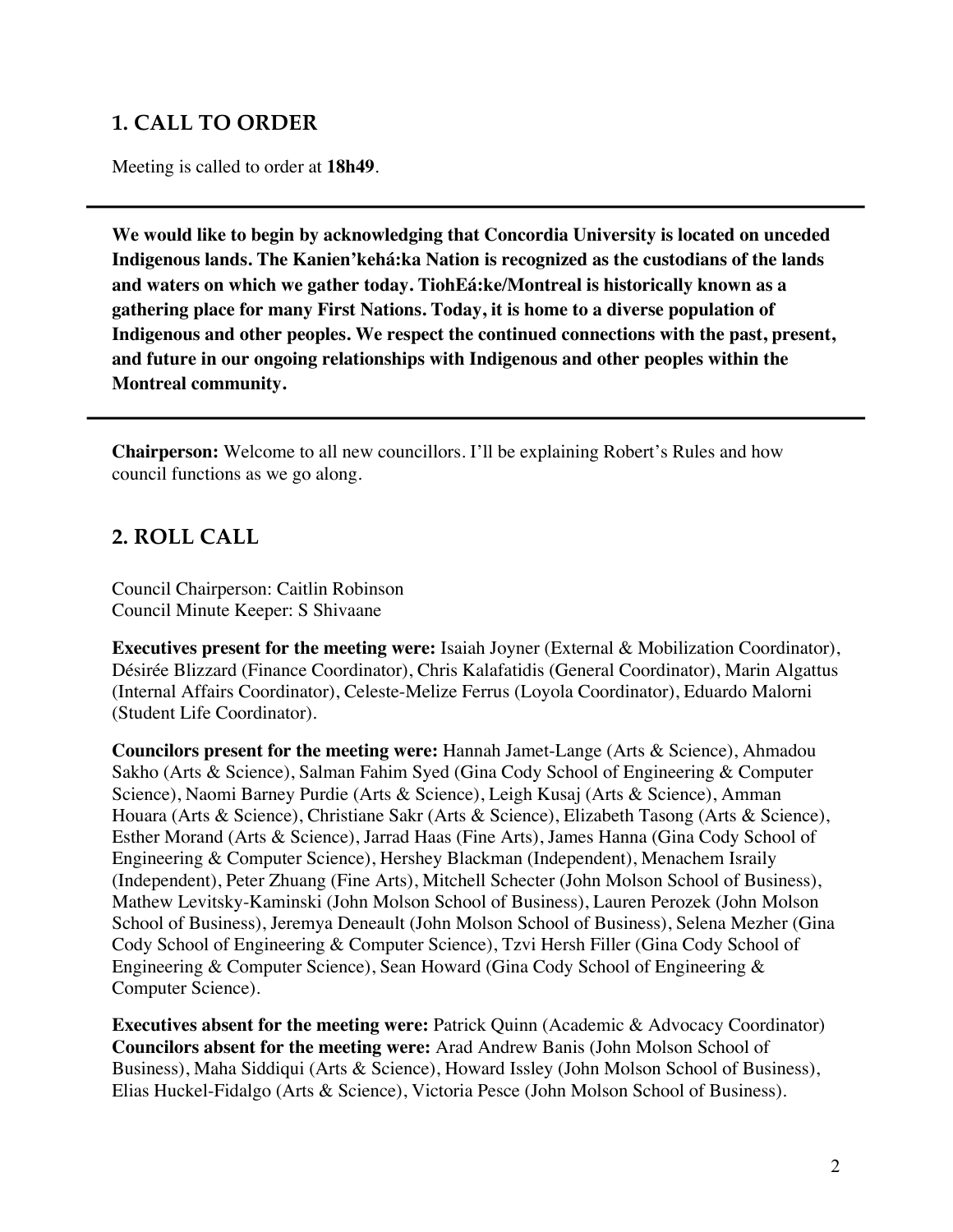**Salman Fahim Syed** moves to excuse Maha Siddiqui, Howard Issley, Arad Andrew Banis, Patrick Quinn, and Elias Huckel-Fidalgo. Seconded by **Amman Houara**.

## **4. APPROVAL OF THE AGENDA**

**Tzvi Hersh Filler** pulls Clubs Committee Minutes.

**Leigh Kusaj** moves to add Creation of Ad-Hoc Fee Levy Committee.

**Isaiah Joyner** moves to add Council Food point.

**Celeste-Melize Ferrus** moves to add Loyola Committee to Appointments.

**Naomi Barney Purdie** pulls Academic Caucus Minutes.

**Salman Fahim Syed** moves to add CCSL to Appointments.

**Isaiah Joyner** moves to approve agenda. Seconded by **Hershey Blackman**. *Carries.*

## **5. PRESENTATION AND GUEST SPEAKERS**

#### **a) New Councillor Introductions**

**Mathew Levitsky-Kaminski** presents the following motion. Seconded by **Salman Fahim Syed**.

*WHEREAS* newly elected councillors are present; **BE IT RESOLVED THAT** they be given one minute to briefly introduce themselves and explain their motivation to join council.

**Mitchell Schecter**: I'm a third-year Accounting student. I'd like more transparency within the CSU and a better allocation of resources for better student life.

**Mathew Levitsky-Kaminski**: I'm a third-year Accounting student. I'm the President of Conservative Concordia and would like to diversify the views of the CSU. I also want to improve student life.

**Lauren Perozek**: I'm in second-year marketing. I joined to be more involved with Concordia and give back to the school.

**Jeremya Deneault**: I'm a Management student. I joined to gain more experience, and to represent students.

**Sean Howard:** I'm a fourth-year Software Engineering student. I want to increase transparency and improve student life.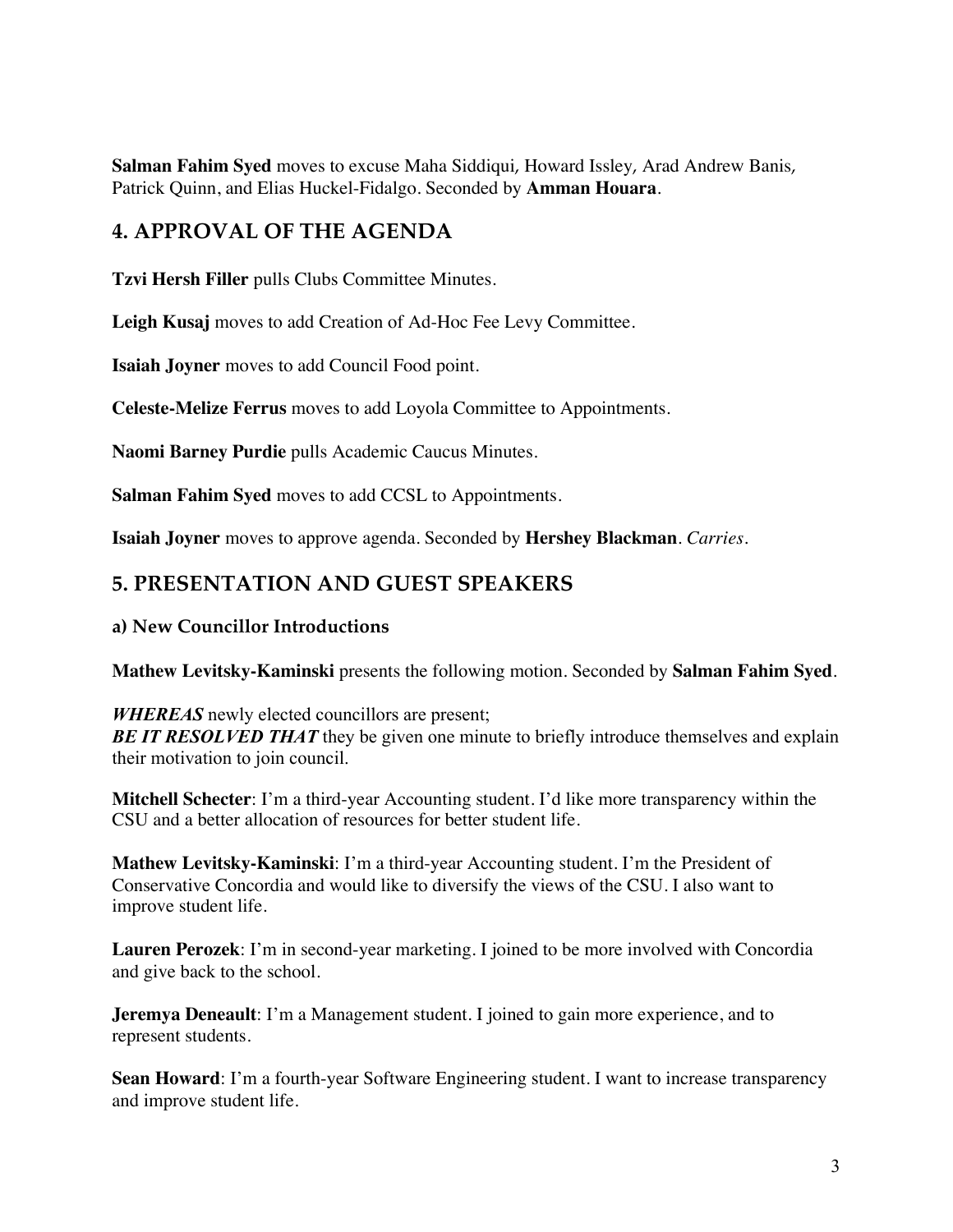**Tzvi Hersh Filler**: I'm a third-year Mechanical Engineering student. I believe the CSU needs to have a more active role in promoting things that make a difference such as bathroom cleanliness.

**Peter Zhuang**: I'm a returning councillor and will be working in the interest of Fine Arts students.

**Selena Mezher**: I want the CSU to be more inclusive and I aim to be a voice for Engineering Students. I want to focus on financial management.

**Hershey Blackman**: I'm an Independent student. Independent students are usually never here so this is a historic moment. I aim to making education more accessible for independent students.

# **b) Liberal Arts College**

**Thalia:** We are an inter-disciplinary school. I have a lot of experience managing large -cale budgets in tight deadlines. The transformation of the LAC lounge will bring together various faculties and departments. There will be no structural changes, only cosmetic. The space right now cannot facilitate the kind of discussions and events we would like to do. We want to create a travelling art wall that involves student art and work. We are asking for \$11,427.12 out of SSAELC. We want to get furniture that is second-hand or donated, but we do have contingency plans if that is not fully possible. Everything is volunteer based so we also want to provide for them. This will affect the university at large. We are committed to finding people who don't usually have discussions with each other so as to build networks.

**Esther Morand**: There are a lot of Clubs who don't have space and you already do. What will you do with the furniture that's there? How many volunteers do you propose for the honorariums?

**Thalia**: We have a space, but we can't do anything beyond sitting there. An aesthetic change might not look like it can have that effect, but we believe this will help include as many people as possible. We have 4 honorariums; Everyone else is volunteer.

**Ahmadou Sakho**: You have everything planned. Will the honorariums go to students?

**Thalia**: That's the goal. Getting students with experience is the priority.

**Désirée Blizzard**: Thalia and I spoke and drafted the motion together two weeka ago. This motion fits what the SSAELC fund is about.

**Désirée Blizzard** presents the following motion. Seconded.

.

*WHEREAS* the Liberal Arts College Student Lounge is a place for students to meet and share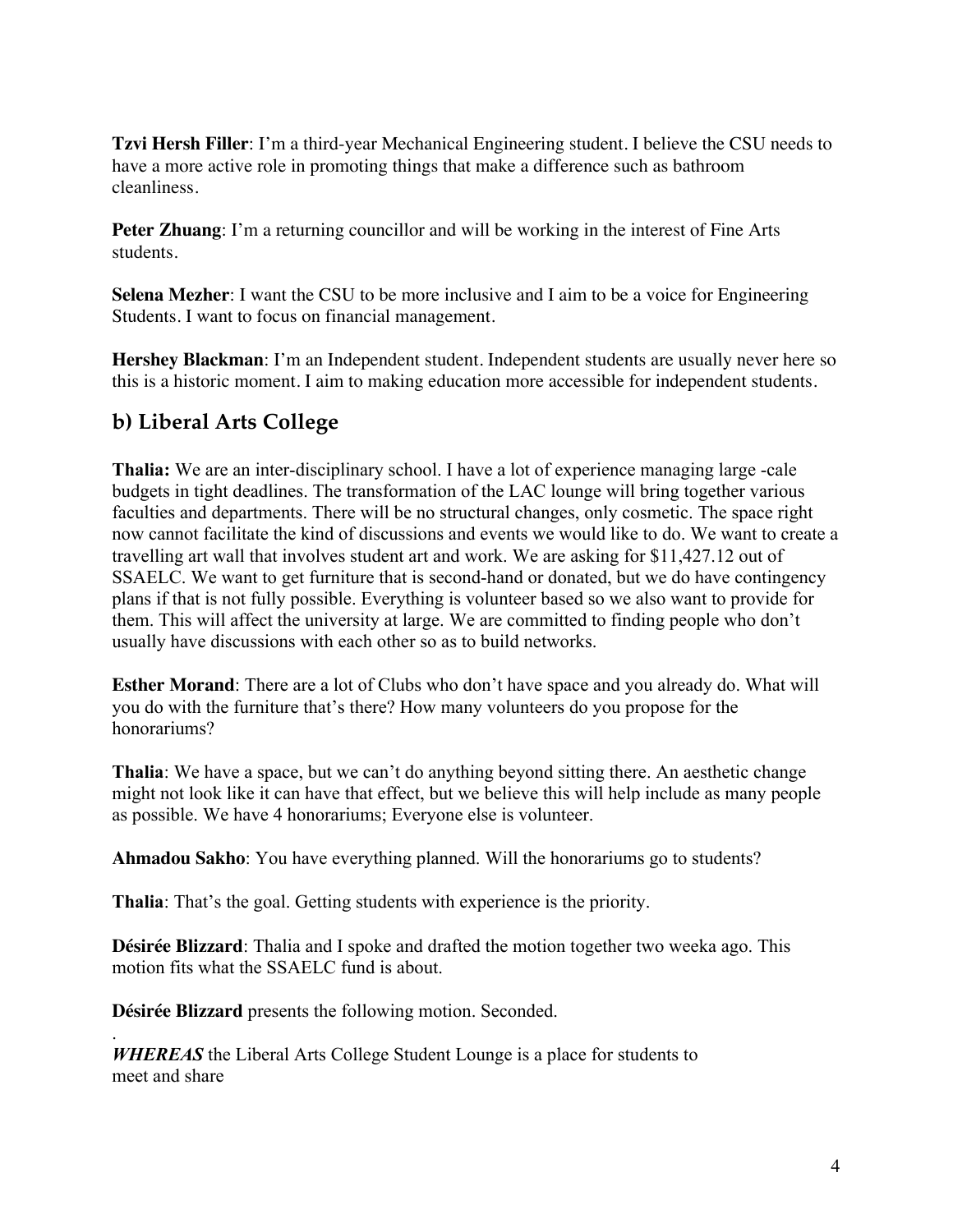*WHEREAS* the Liberal Arts College Student Lounge is currently too clinical in its aesthetic to feel warm or welcoming.

*WHEREAS* renovations to the LAC Student Lounge would transform it into an interdisciplinary creative hub that promotes inclusivity and diverse ways of thinking through a variety of monthly events.

*WHEREAS* Special By-Law I, Section A, subsection i states that the SSAELC Fund should be used for the "renovation of, and/or repairs to [...] sites considered suitable by the Council of Representatives of the CSU to serve as student centres".

**BE IT RESOLVED** that \$11,421.12 from the SSAELC fund be granted to the LAC for renovations of their Student Lounge.

**BE IT FURTHER RESOLVED** that this grant be used as detailed in the budget submitted. **BE IT FURTHER RESOLVED** that the budgetary impact of this motion be \$11,427.12 to be taken from the SSAELC fund.

**Désirée Blizzard**: SSAELC fund is for this type of proposal.

**Eduardo Malorni**: You're the first project to say you'll be looking for second-hand products. It fits our sustainability principles. What will you be doing with the current furniture?

**Thalia**: We'll be reusing the old furniture so it fits within the building. Nothing goes to waste.

**Celeste-Melize Ferrus**: If the budget isn't passed, couldn't you still have events there?

**Thalia**: The question is who would want to go to those events. The events can happen no matter what, but for me, the project is contingent on creating a visual that adds to the conversation.

**Celeste-Melize Ferrus**: Do you have other sources of funding?

**Thalia**: All of them rejected us. SSAELC fund was the first hope we had.

**Celeste-Melize Ferrus**: How do you plan on getting physics/psychology students to get involved?

**Thalia**: Liberal Arts College involve the history of science, how time and space influences ways of thinking and quantum in economics amongst other things. The way these ideas work is that any subject can be engaged on a multi-disciplinary way.

**Peter Zhuang**: Will you have external presenters or will they be from within the school? Will you pay those external presenters?

**Thalia**: Paying the speakers is not something we've explored but next year we hope to include those kinds of bigger events. We're open to that.

**Jeremya Deneault**: You mentioned a volunteer staff. Can fall back on that support?

**Thalia**: The number of people in the room now is evidence of that support.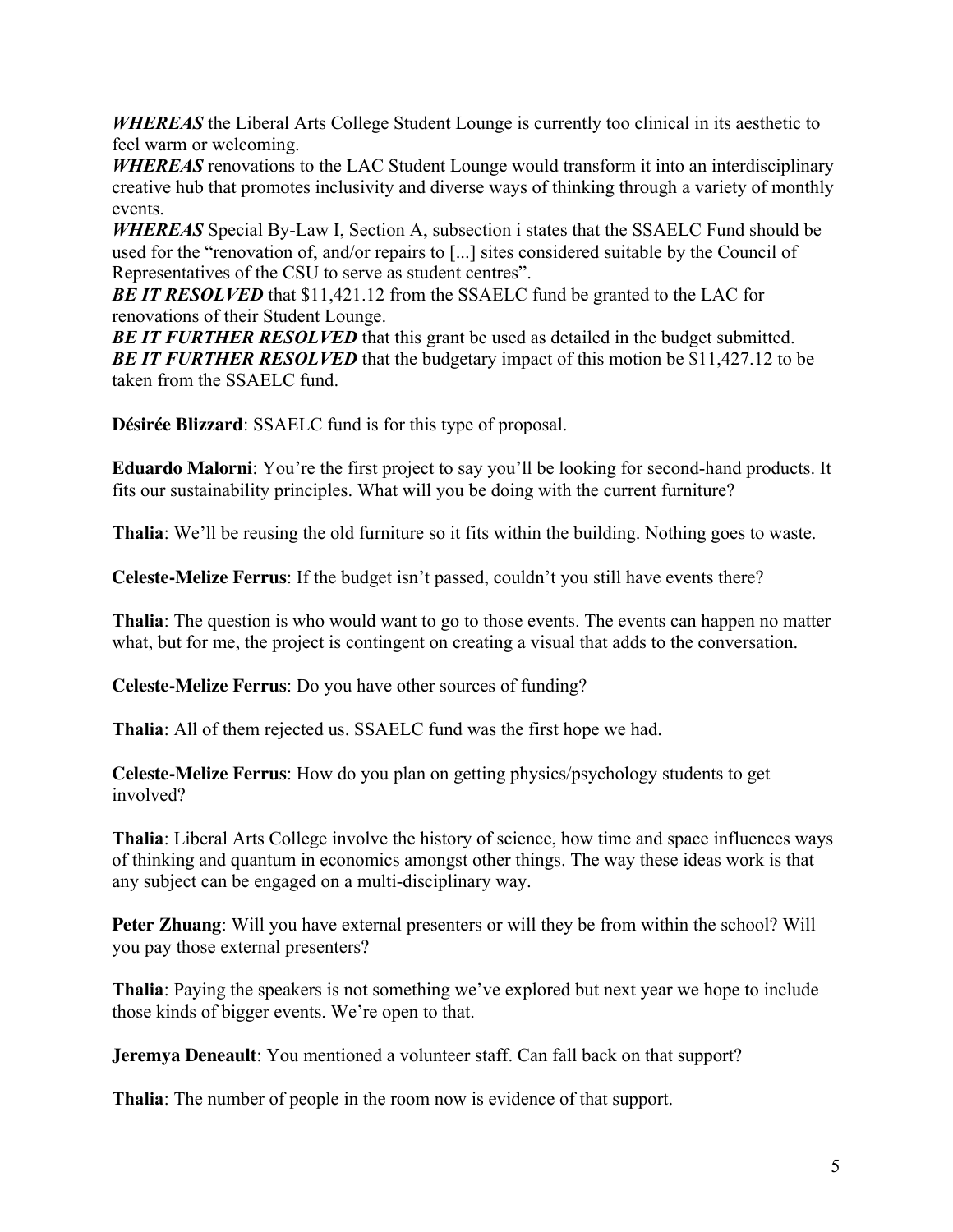**Isaiah Joyner**: This is what SSAELC is for. This can be looked at as an investment. We can help improve event spaces. This would be another means to book a space.

**Naomi Barney Purdie**: I'm concerned with the amount. The Financial Coordinator is in favour which is convincing but I'm concerned because its 'just' about cosmetics. I'm inclined to lower it. But I'm not sure what amount would be good.

**Thalia**: SSAELC is a fund specifically for renovations. \$11k is very low compared to what others have asked for.

**Amman Houara**: The budget states IKEA?

**Thalia**: It's half-half. I've only included rugs for cleanliness, and 1 or 2 IKEA objects. We're aiming for all second-hand but we're also aiming to be realistic.

**Amman Houara**: All students can be involved. How do you see biology students in your space?

**Thalia**: It's to facilitate conversations and to build community. All topics can be spoken about in an inter-disciplinary way.

**Sean Howard**: Being familiar with student spaces, will you make sure this performs to Quebec building codes?

**Thalia**: We've been looking at the university codes on what we can do. We're sending the whole package to the university's facilities management. Because there's no structural changes, we don't have anything on law infringement. The student professionals will be paid.

**Sean Howard**: What are you doing with the floors?

**Thalia**: Rugs.

**Mathew Levitsky-Kaminski**: You said that there's currently high usage amongst students. Are you worried about overcrowding issues?

**Thalia**: That is a possibility, but because of our schedules, it's not so much of a concern. Right now, we're 160 students and there's no more than 10 people in the lounge at a time. Any increase in population would be because of events.

**Mathew Levitsky-Kaminski**: I'm worried about the cost-effectiveness of hiring students?

**Thalia**: \$500 is for 5 days. We're undervaluing their service if it's any less.

**Marin Algattus**: Have you consulted university with painting?

**Thalia**: It's ongoing.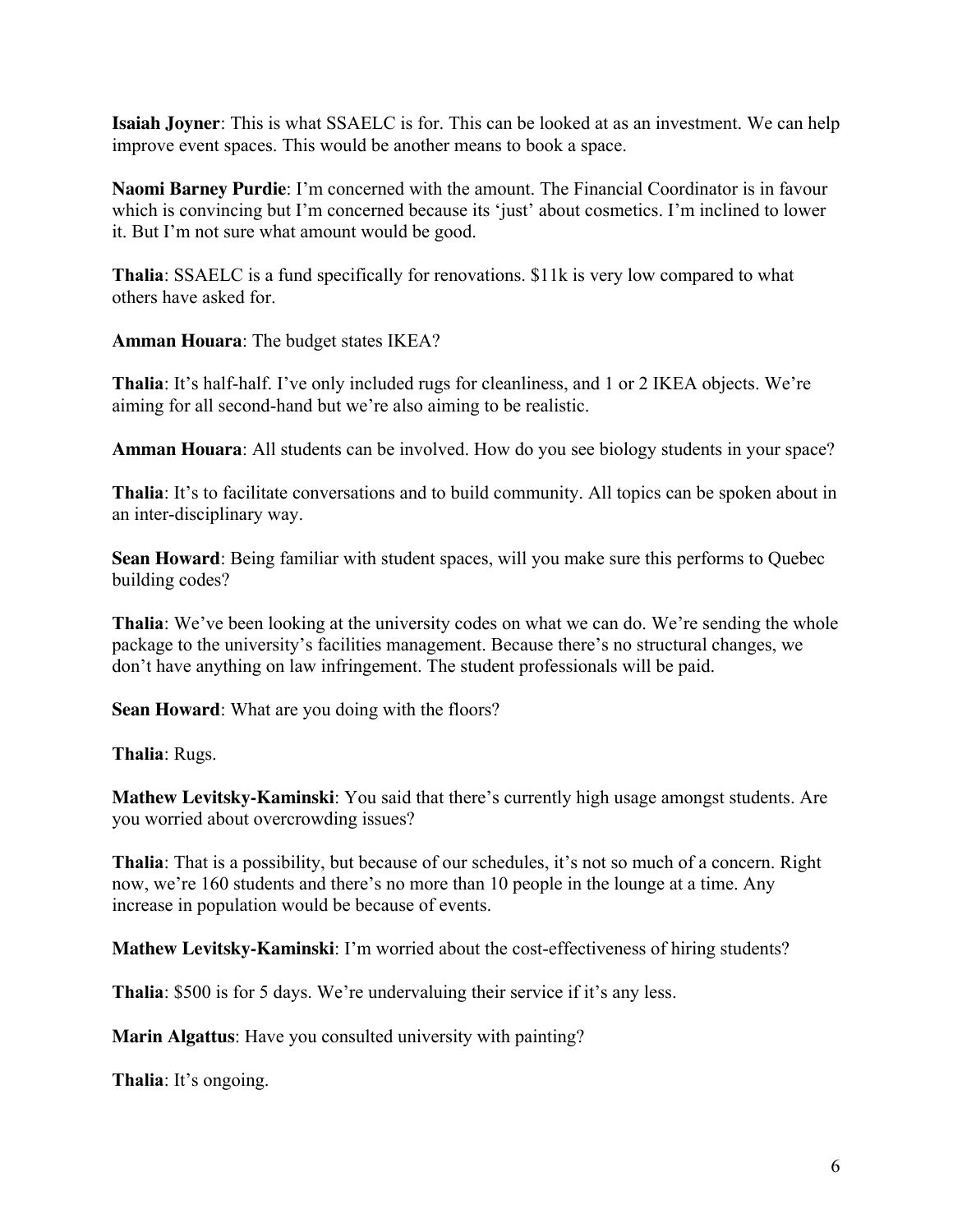**Marin Algattus**: The painters on campus are unionised. Usually you're not allowed to purchase paint.

**Thalia**: The other suggestion is peel-able wallpaper. Nothing has been 100% confirmed. But our executives don't forsee any major problems.

**Marin Algattus**: You're proposing to replace iron-clad furniture with IKEA furniture. How do you aim to deal with that sustainability-wise?

**Thalia**: IKEA is just a failsafe. Furniture we will be second-hand. With my experience as a production designer, I have a good eye and experience in picking out everlasting furniture. We're not going to be choosing flimsy furniture.

**Ahmadou Sakho** calls to question. **Esther Morand** opposes.

**Esther Morand** moves to extend debate by 10 minutes. Seconded by **Mathew Levitsky-Kaminski.**

#### **VOTE**

For: 7 Opposed: 11 Abstentions: 2 *Motion fails.*

**Esther Morand** moves to extend meeting by 5 minutes. Seconded by **Mathew Levitsky-Kaminski**.

#### **VOTE**

For: 15 Opposed: 5 Abstentions: 2 *Motions carries.*

**Salman Fahim Syed**: How do you get funds right now? How much funding do you have?

**Thalia**: None. We have the LAS for coffee events, and very small budgets of a couple hundred.

**Salman Fahim Syed**: Are you planning to publicise and market this?

**Thalia**: We're starting with who we know in our departments and beyond. Logistically, we will have someone on publicity. Right now, we are using our current networks and relationships.

**Celeste-Melize Ferrus**: So anyone can book it? Structurally, couldn't you just throw pillows on those couches>

**Thalia**: It's about reusing and repurposing.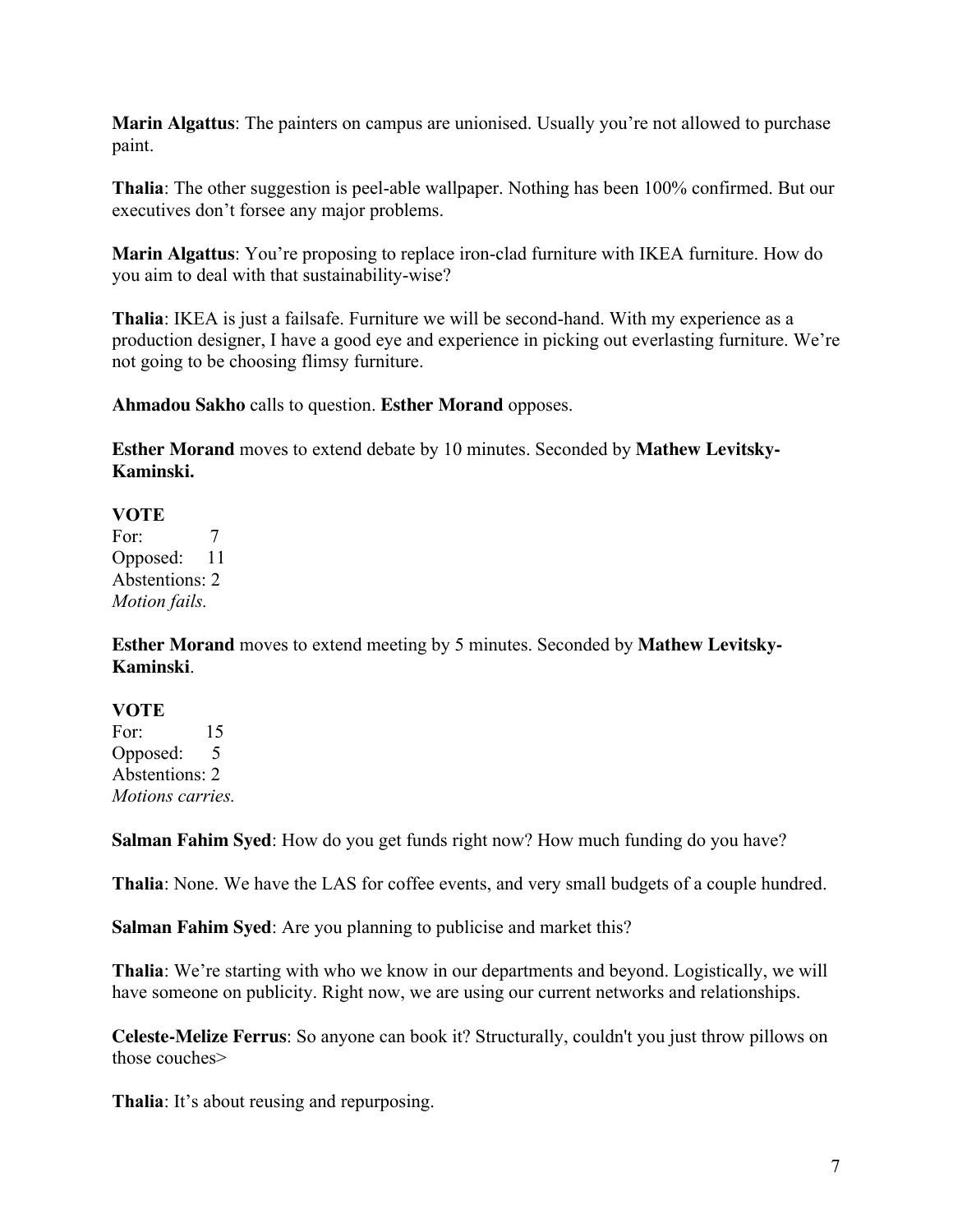**Celeste-Melize Ferrus**: Who says in two years you won't need another renovation>

**Thalia**: We're designing everything to be movable. It will be evolving. This is the big renovation that will help future re-designing to be much easier and much less taxing.

**James Hanna** calls to question. Seconded by **Jarrad Haas**.

#### **Mathew Levitsky-Kaminski** calls secret ballot.

Through secret ballot, motion has passed.

#### **c) Heart Beat Movement**

**Presenters:** We're here to represent the Heart Beat project which is a project to better humanity and connect people together.

**Isaiah Joyner**: This fits the CSU and is something I intend to work on. They're not looking for money. There's currently tension between faculties. We need projects to bring people together around happiness.

**Presenters**: The songs will play with a frequency of 528. People meditate at this frequency, and these songs will bring heart rates down.

**Chairperson**: There's no motion.

**Amman Houara**: What do you want from Concordia?

**Presenters**: Engagement. We want to do peace points in different schools like Concordia.

**Amman Houara**: So through the app, what will they be able to do?

**Presenters**: On the app, you can see where the different peace points are.

**Hershey Blackman**: What is the app?

**Isaiah Joyner**: It's a free app these guys created that we will be pushing to Concordia students. You get information on the movement and where you can go.

**Hershey Blackman**: What is the stuff? And what is the movement?

**Presenters**: It's about fetting heartbeats all beating at the same time. We are talking to big radio stations, cinemas and restaurants.

**Hannah Jamet-Lange**: Right now when you google Heart Beat Movement it links to a proabortion movement. Will you be having a marketing team?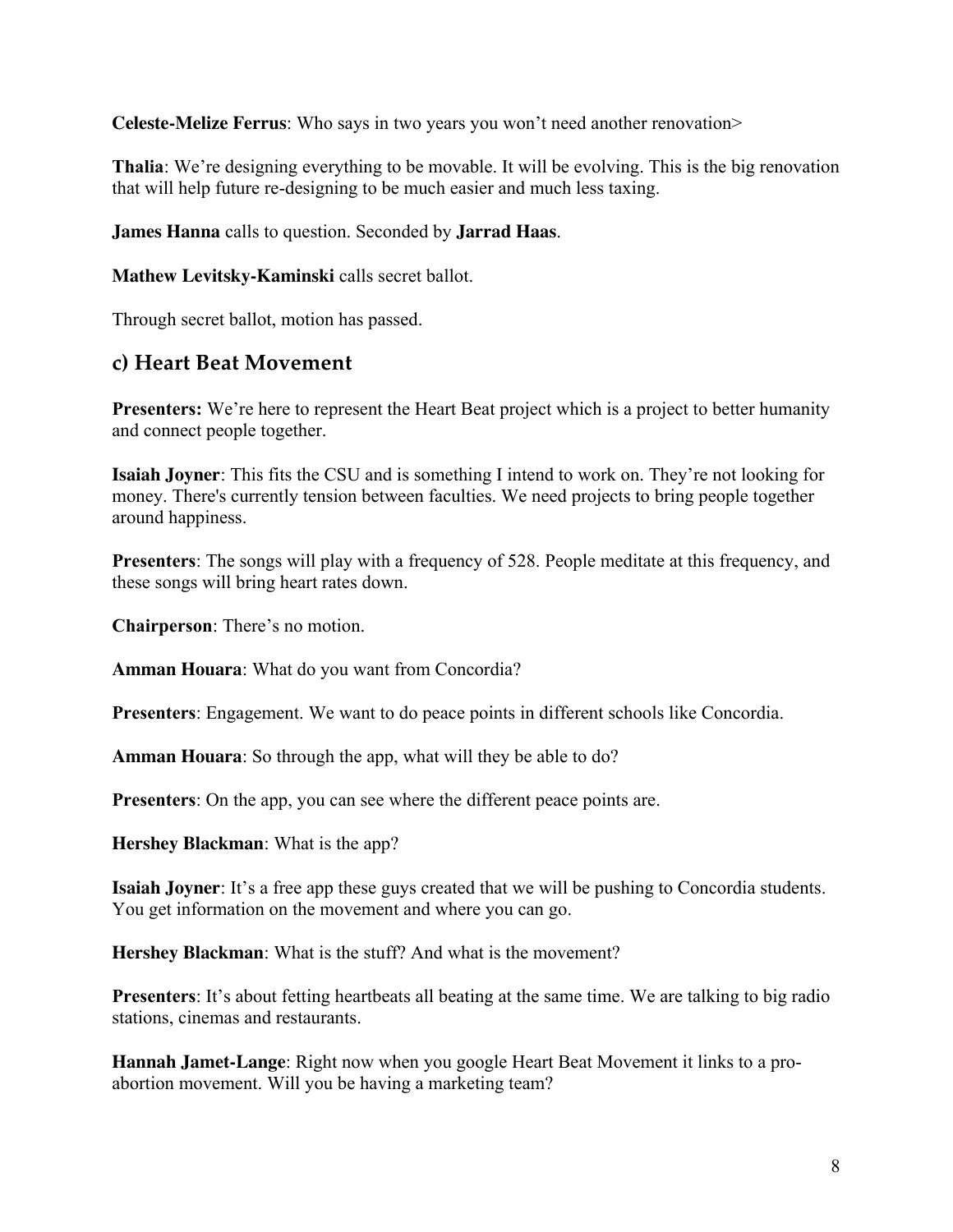**Presenters**: We have a very strong search engine operational team but they haven't started it up yet.

**Hannah Jamet-Lange**: I'm concerned this will take away from projects like One Billion Rising.

**Presenters**: The more the better. We can work to them.

**Salman Fahim Syed:** What are your plans after this?

**Presenters:** We started LONO to put a smile on people's faces.

**Isaiah Joyner**: Our annual campaign is Sustainabiity, Climate Justice and Mental Health. This will bring a better mindset.

**Sean Howard**: What exactly is being asked of Council?

**Isaiah Joyner**: It's informational.

**Presenters**: This is about getting together and having a good time. If anyone connects to that, you can contact us. There are many phases and will continue for up to 5-6 years.

**Peter Zhuang**: What do you think this will bring to students?

**Isaiah Joyner**: It has no academic effect. It will make people feel good.

**Esther Morand:** We live in a society where linear thought is norm and end goal is happiness. Do you have a political vision?

**Lauren Perozek:** You want students to download your app?

**Presenters**: You don't have to.

**Isaiah Joyner**: That's why they're working with us – to improve engagement.

### **d) Audit Report**

**Désirée Blizzard**: There was a student fees increase of 2.94%. The SSAELC portfolio grew by 4.54%. CU owes the CSU and SSAELC \$320k for Daycare renovations. SSAELC did well, so the. CSU has a profit of 282k. Our loss is \$109k.

**Hershey Blackman**: What is Health and Dental Fund?

**Désirée Blizzard**: Every time a student pays for Health and Dental, CSU takes out \$3 in preparation to switch to a self-insured plan. It's there if we really need it but we haven't used it. If we do, it'll be for Health and Dental.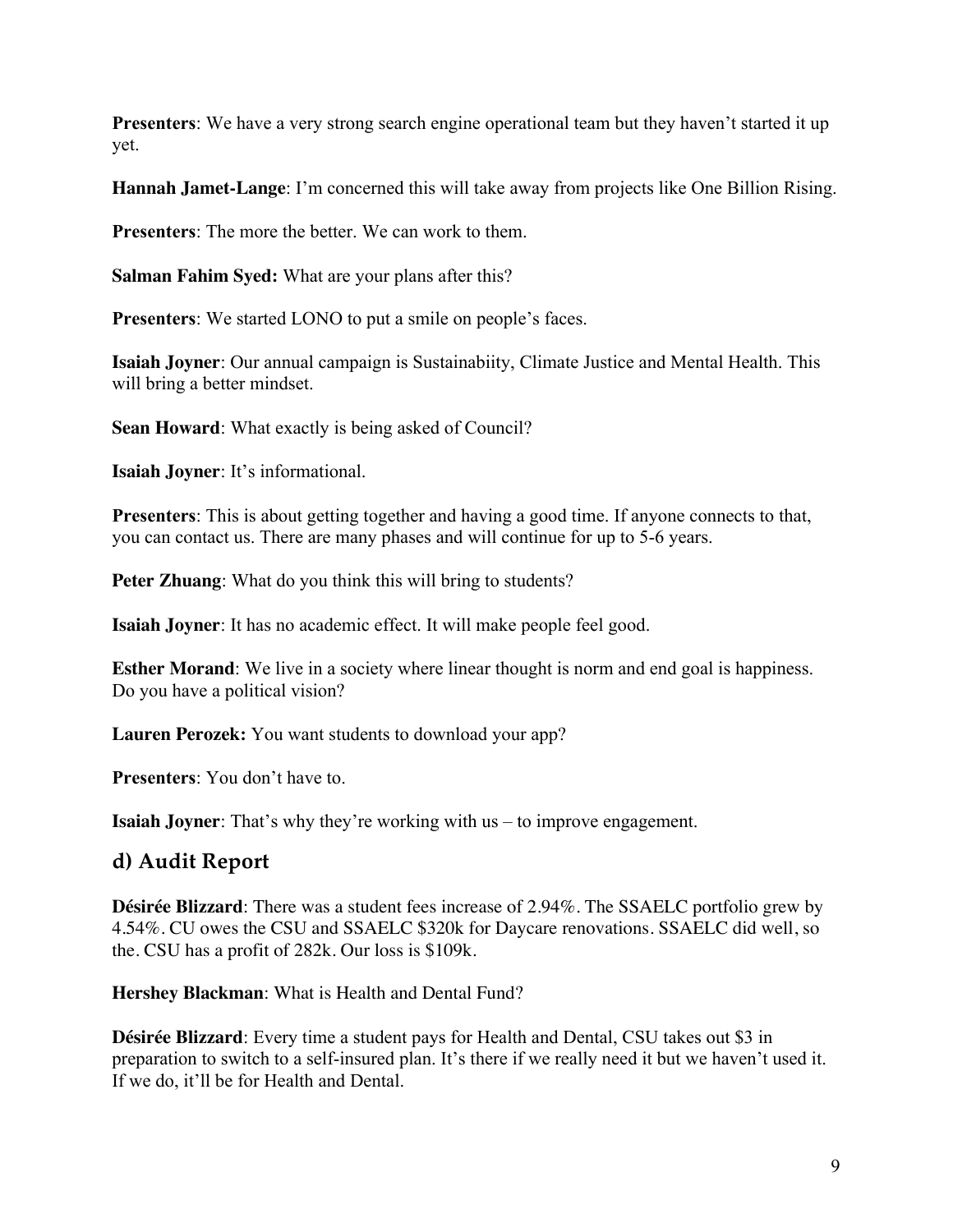**Hershey Blackman**: Who has authority over that?

**Isaiah Joyner**: We don't touch it. It's in-house insurance for worst-case scenarios.

**Désirée Blizzard**: I don't know who has authority on this because it has never happened. It's in the by-laws. I'll have to check. There was a projected accrued revenue funding that never came through that hit Operational. And there was the structural deficit in Clubs.

**Sean Howard**: I was a president of a club last year. If you want questions on how we ran last year, I'd be happy to talk.

**Désirée Blizzard** presents a motion. Seconded by **Salman Fahim Syed**.

*WHEREAS* an auditor's opinion on the state of the CSU's finances for the 2018-2019 fiscal year has been produced by Deloitte LLP.

*WHEREAS* the auditor's report was produced in accordance with accounting standards and found that the CSU's finances are presented accurately and completely;

**BE IT RESOLVED THAT** the CSU Council accepts the report by Deloitte LLP on the nonconsolidated financial statements of the Concordia Student Union;

*BE IT FURTHER RESOLVED THAT* the audited financial statements be posted on the CSU website in the next 5 business days.

**Mitchell Schecter**: What's the experience of the two people you mentioned? Will we be collecting the Daycare money?

**Désirée Blizzard**: They have a lot of experience between them. And yes. The executives have a few ins in the committee. So, we will be getting that money.

**Naomi Barney Purdie** calls to question. Seconded by **Jarrad Haas**.

**VOTE** For: 19 Opposed: 1 Abstentions: 0 *Carries.*

.

**Désirée Blizzard**: Audit will be posted. We can talk more if people want.

#### **6. Appointments a) Finance Committee**

**Désirée Blizzard**: In finance, we looked at the budget. External Student groups comes to us first before coming to council. We go over actuals and budget lines. Robert sits in on a couple meetings. It's a big responsibility. We meet once or twice a month.

**Isaiah Joyner** nominates **Mitchell Schecter**. Seconded by **Mitchell Schecter**.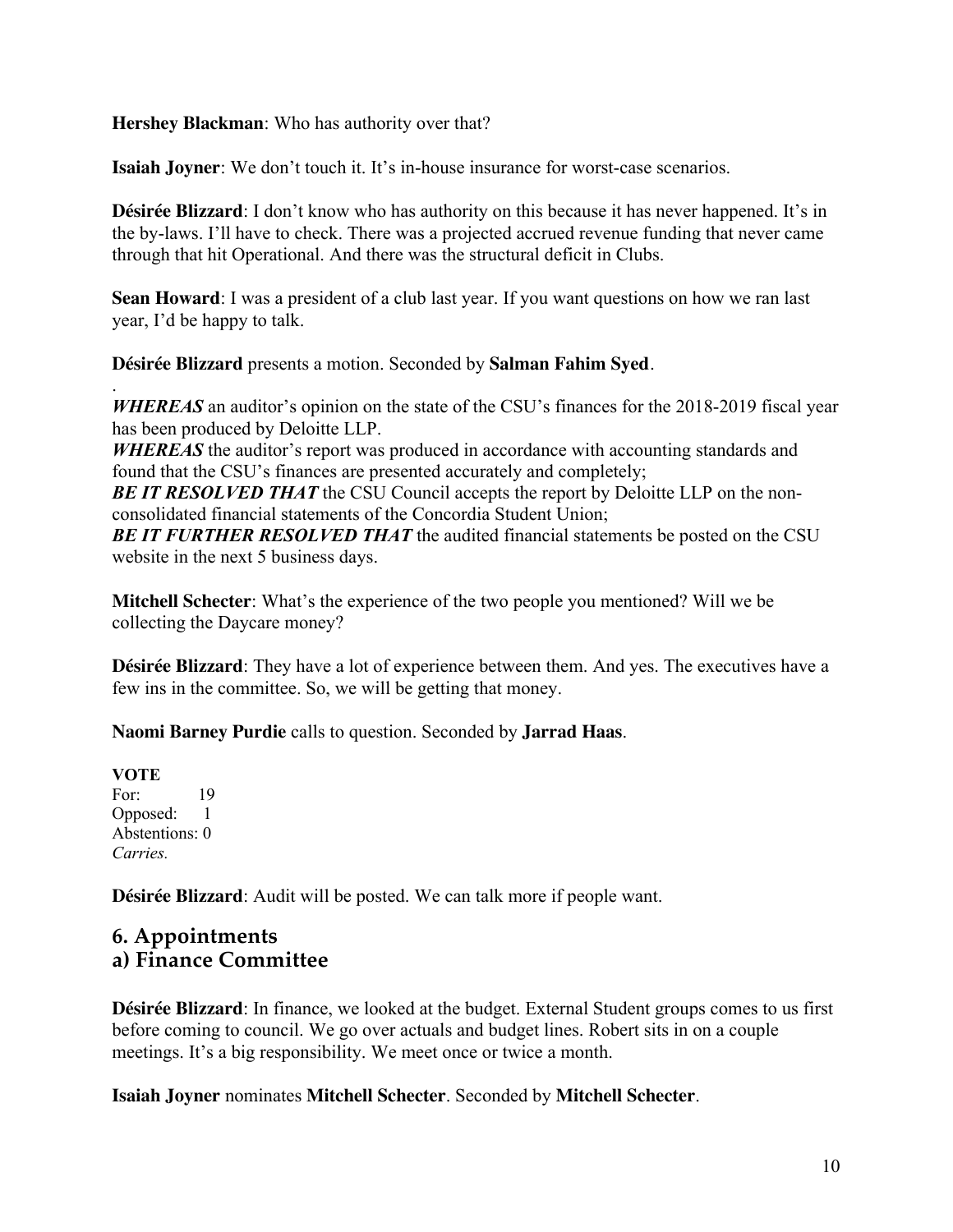**Mitchell Schecter**: I'm an accounting student. I interned at Erstein Young and will be working there full- time next year. I have an in-depth knowledge of accounting. I'd like to see everything work efficiently.

**James Hanna** moves to appoint **Mitchell Schecter**. Seconded by **Salman Fahim Syed**.

*Carries.*

## **b) Sustainability Committee**

**Celeste-Melize Ferrus**: We approve sustainability-based projects. We go over ethics in various policies. We meet when I'm not busy. We have two seats.

**Tzvi Hersh Filler** nominate Self. Seconded by **Jeremya Deneault**. **Jeremya Deneault** nominates Self. Seconded by **Mathew Levitsky-Kaminski. Mathew Levitsky-Kaminski** nominates Self. Seconded by **Selena Mezher**. **Selena Mezher** nominates Self. Seconded by **Esther Morand**. **Sean Howard** nominates Self. Seconded.

**Tzvi Hersh Filler**: Sustainability means looking at the long-term. There's a notion that it's a What-You-Can't-Do movement. It's important to change that into a How-To-Do-Things-Better one. There's a lot of buzzwords. Engineering goes through a lot of material studies where it's not just buzzwords, but also content.

**Jeremya Deneault**: The mood for sustainability is more towards environmental. I want to make it more about the triple bottom line. I want to incorporate that more and make it more obvious.

**Mathew Levitsky-Kaminski**: We forget about other sustainability achievements. The people I spoke to felt very frustrated on this. We must make an effort in maintaining those efforts.

**Selena Mezher**: It's been my passion. It's an integration on all three forms of sustainability together. I studied sustainability at Concordia, and I know what problems we face. I'd love to be on the committee that funds these projects.

**Sean Howard:** I want to encourage policies that are feasible and better for long term operations.

**Hershey Blackman** nominates Self. Seconded by **Salman Fahim Syed**.

**Hershey Blackman**: The system could be simplified. We need a campaign for people to rally around. If people concentrate on working on one thing, it'll be easier to gain awareness

**Celeste-Melize Ferrus**: We will be having a meeting on Friday.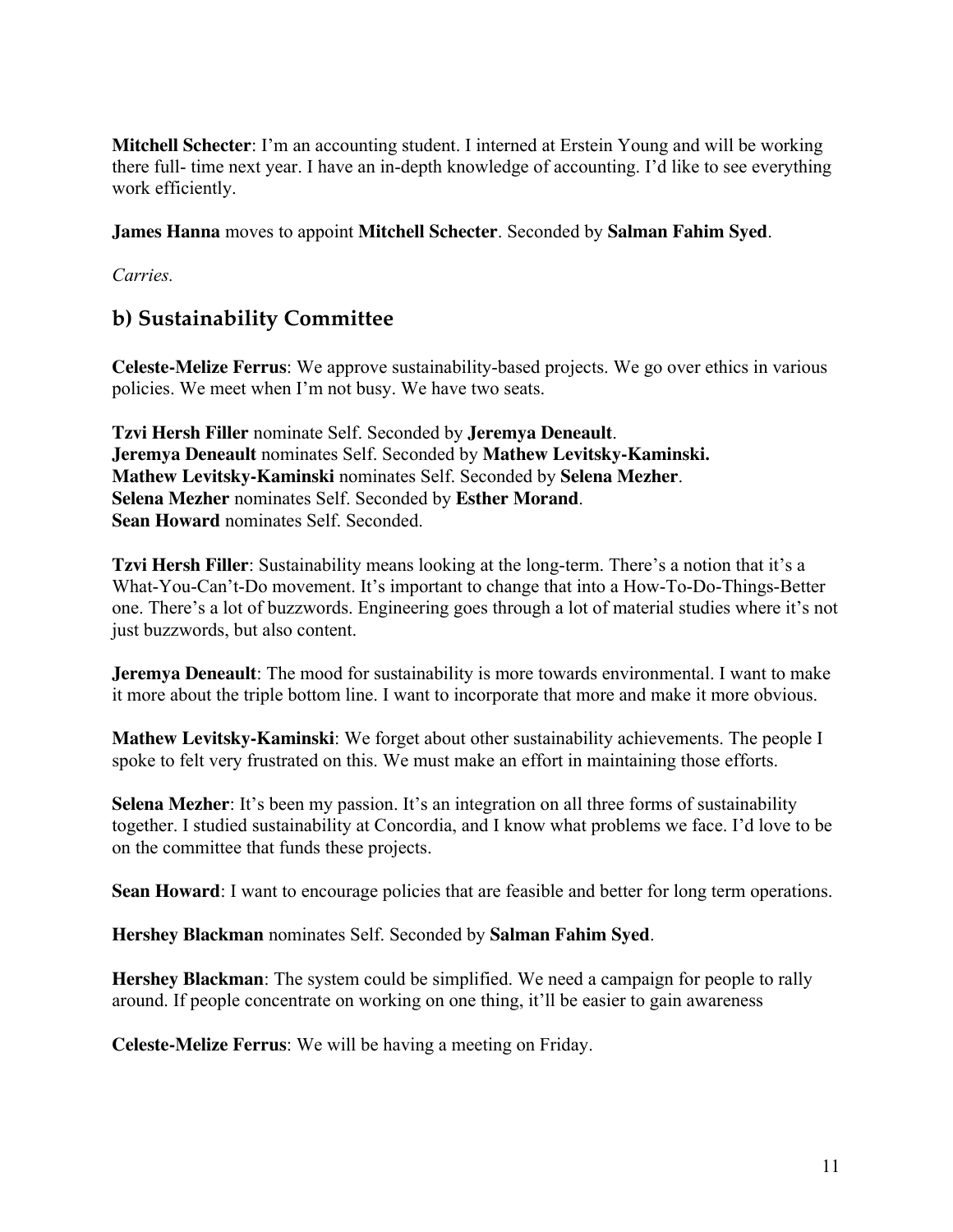Through secret ballot, **Selena Mezher** and **Hershey Blackman** are appointed to Sustainability Committee.

# **c) Appointments Committee**

**Chris Kalafatidis**: I decided to resign today. Appointment committee appoints. If you want to learn how to do interviews, this is the best committee.

**Eduardo Malorni** appoints Self. Seconded by **Chris Kalafatidis**.

**Eduardo Malorni**: My schedule aligns with most people's.

**Isaiah Joyner** motions to appoint **Eduardo Malorni**. Seconded by **James Hanna**.

**Mathew Levitsky-Kaminski** nominates Self. Seconded by **Amman Houara**. **Esther Morand** nominates Self. Seconded by **Salman Fahim Syed**. **Christiane Sakr** nominates Self. Seconded by **Elizabeth Tasong**. **Ahmadou Sakho** nominates **Hershey Blackman**. Seconded by **Hershey Blackman**. **Peter Zhuang** nominates Self. Seconded by **Chris Kalafatidis**. **Jeremya Deneault** nominates Self. Seconded by **Howard**.

**Mathew Levitsky-Kaminski**: I have a lot of experience being interviewed in every accounting firm in Montreal. I can see what it takes. And I want to be on the other side of the other table to see what interviewees bring to the table and what they want to do.

**Christiane Sakr**: I am VP internal on SASU, where I've read a lot of CVs, and done a lot of interviews. I was also on Appointments in ASFA. I am a decent judge of character.

**Jeremya Deneault**: This is about big decisions, and I'm capable of making those decisions. I'd like to sit on the other side of the table.

**Hershey Blackman**: I'm hardworking. If nominated, I will make sure these positions are filled and there aren't long term vacancies on them.

**Peter Zhuang**: I've reviewed a lot of CVs. I have done a lot of appointments. I have gained enough experience to be on this.

**Esther Morand:** I'm already on a few committees. I'm on 6 committees. Is anyone uncomfortable with me running?

**Chairperson**: They would just not vote for you.

**Isaiah Joyner**: If you want to resign from other committees, that's your right. But we need to make room for others.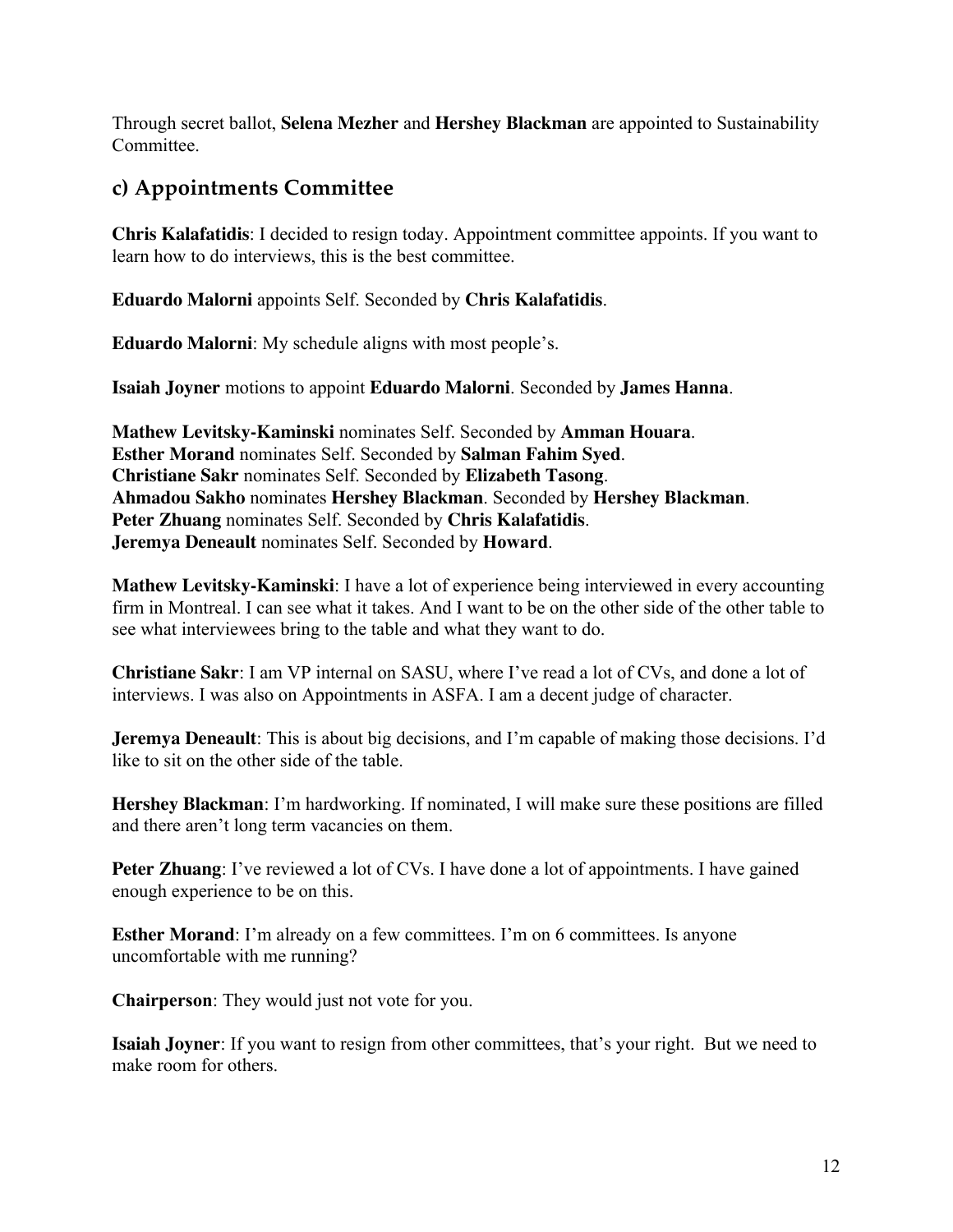**Salman Fahim Syed**: I want to motivate for Hershey. I met him during the by-elections, and I spoke to him. I believe he will do a good job. We need commitment on this committee.

**Naomi Barney Purdie**: I'd like to motivate for Christiane. I work with her on SASU. I've seen her interview and already know she would be a good fit.

**Salman Fahim Syed**: I would appreciate if we voted for the newer councillors.

Through secret ballot, **Hershey Blackman** is appointed to Appointments Committee.

### **d) Community Action Fund**

**Isaiah Joyner**: CAF is a Funding Body. There are 6 seats including CSU. We are discussing for a councillor seat. CAF has a grant total of \$75k.

**Ahmadou Sakho** nominates **Selena Mezher**. **Selena Mezher** rejects. **Naomi Barney Purdie** nominates Self. Seconded by **Christiane Sakr**.

**Naomi Barney Purdie**: This is relatively new fund. I've been involved in a lot of grassroots. I'd like to work on improving those policies.

**Hershey Blackman** nominates **Christiane Sakr**. **Christiane Sakr** rejects.

**Naomi Barney Purdie**: I'd also like to add that we shouldn't be nominating without consent.

**Salman Fahim Syed**: It is good to share knowledge with newer councillors. This will be a learning experience for all of us.

**Hershey Blackman**: I'd like to motivate one of the new councillors to run for this.

**Mathew Levitsky-Kaminski** nominates Self. Seconded by **Mitchell Schecter**.

**Marin Algattus**: This is a \$75k fund where the committee gives funds to projects doing community work based on the Positions Book. It's a more intimate setting to review.

**Isaiah Joyner**: Because we want the council to represent the student body. We need each councillor to sit on each committee. If you don't get nominated now, you don't represewnt the students.

**Naomi Barney Purdie**: If you don't want to sit on a committee, its fine. You shouldn't feel pressured to sit on committees.

**Mathew Levitsky-Kaminski**: I have had to manage a budget of this range and I've had to allocate that budget in a stringent manner. Being an accountant, I have a good set of knowledge on this.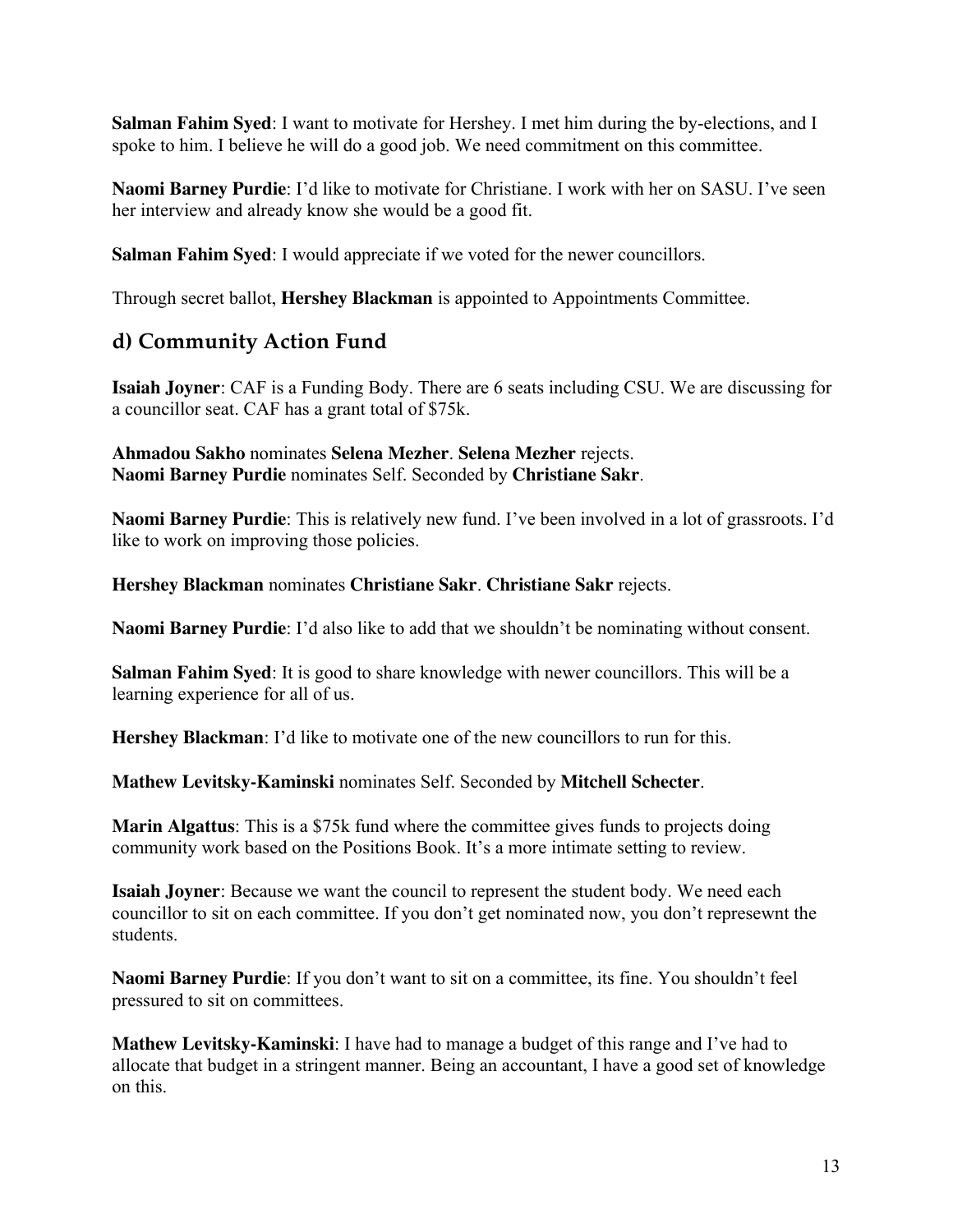Through secret ballot, **Mathew Levitsky-Kaminski** is appointed to the Community Action Fund.

**James Hanna** moves to restrict nominations to new councillors and for older councillors only be allowed if unopposed. Seconded by **Tzvi Hersh Filler**.

**James Hanna**: We need to give space to newer councillors who don't currently sit on committees.

**Jarrad Haas**: I don't think we should restrict it. When voting though, you should have that in mind.

**Désirée Blizzard**: I believe all councillors are already in favour of that.

**Tzvi Hersh Filler** moves to add an amendment to allow non-new councillors only if it's unopposed between new councillors.

**James Hanna**: We're a group, we should all have the equal chance and treated equally.

**Ahmadou Sakho** call to question. Seconded.

**Mathew Levitsky-Kaminski** moves to have motion tabled indefinitely. Seconded.

**VOTE** For: 17 Opposed: 1 Abstentions: 0 *Motion passes.* 

**Isaiah Joyner**: I made a recommendation just to be considerate. If people believe they want to be on the committee, they can. But we can be mindful.

### **e) Student Life**

**Eduardo Malorni**: Our meetings are on Fridays. Our committee gives out money to student groups. We review it and discuss it. We can tailor what we want to support.

**Ahmadou Sakho** nominates **Peter Zhuang**. Seconded by **Peter Zhuang**.

**Mathew Levitsky-Kaminski**: When do you meet. Anything to do with CSU policies?

**Eduardo Malorni**: Fridays, but we can change that according to the new councillor. We usually meet at 5pm.

**Esther Morand** nominates **Lauren Perozek**. Seconded by **Lauren Perozek**.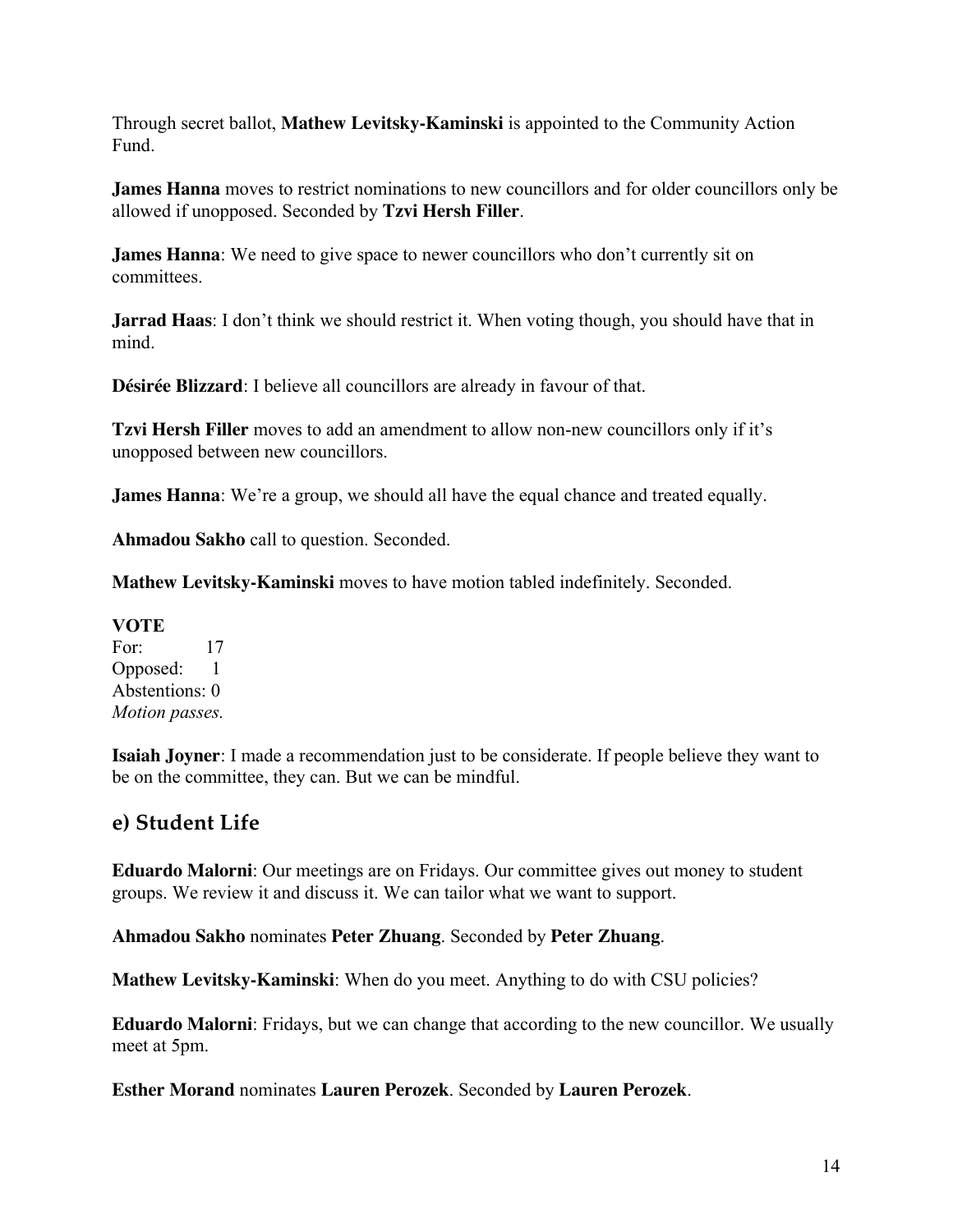**Lauren Perozek**: What is the workload?

**Eduardo Malorni**: We meet two times a month for 1-2hours. We judge all the projects. Usually, we get around 6-10 projects a week.

**Sean Howard** nominates Self. Seconded by **Leigh Kusaj**.

**Peter Zhuang**: I have sat on this committee, so I know what is required and how this committee works.

**Lauren Perozek**: I've never done something like this. I'm trying to get involved with student life.

**Sean Howard**: I've been involved with a lot of student life in my years here. I want to help this along.

**Jeremya Deneault** nominates Self. Seconded by **Elizabeth Tasong**.

**Jeremya Deneault**: I did apply to CCSL. Applying to this, I can get experience with this and CCSL.

Through secret ballot, **Lauren Perozek** is appointed to the Student Life Committee.

## **f) Loyola Committee**

**Ahmadou Sakho** nominates **Peter Zhuang**. Seconded by **Peter Zhuang.**

**Esther Morand** nominates **Mitchel**. **Mitchel** rejects.

**Peter Zhuang**: I've been on the Loyola Committee before.

**Jarrad Haas** moves to approve nomination. Seconded by **Salman Fahim Syed**.

#### **g) Concordia Council Student Life**

**Eduardo Malorni**: Generally, we have 2 seats. We're already too many so I don't know why this is here.

**Salman Fahim Syed**: We decided at the RCM that we appointed Lindsay.

**Chris Kalafatidis**: Either one person could take that seat, or we could leave it to students-atlarge.

**Eduardo Malorni**: Lindsay hasn't informed me if she wants to quit CCSL.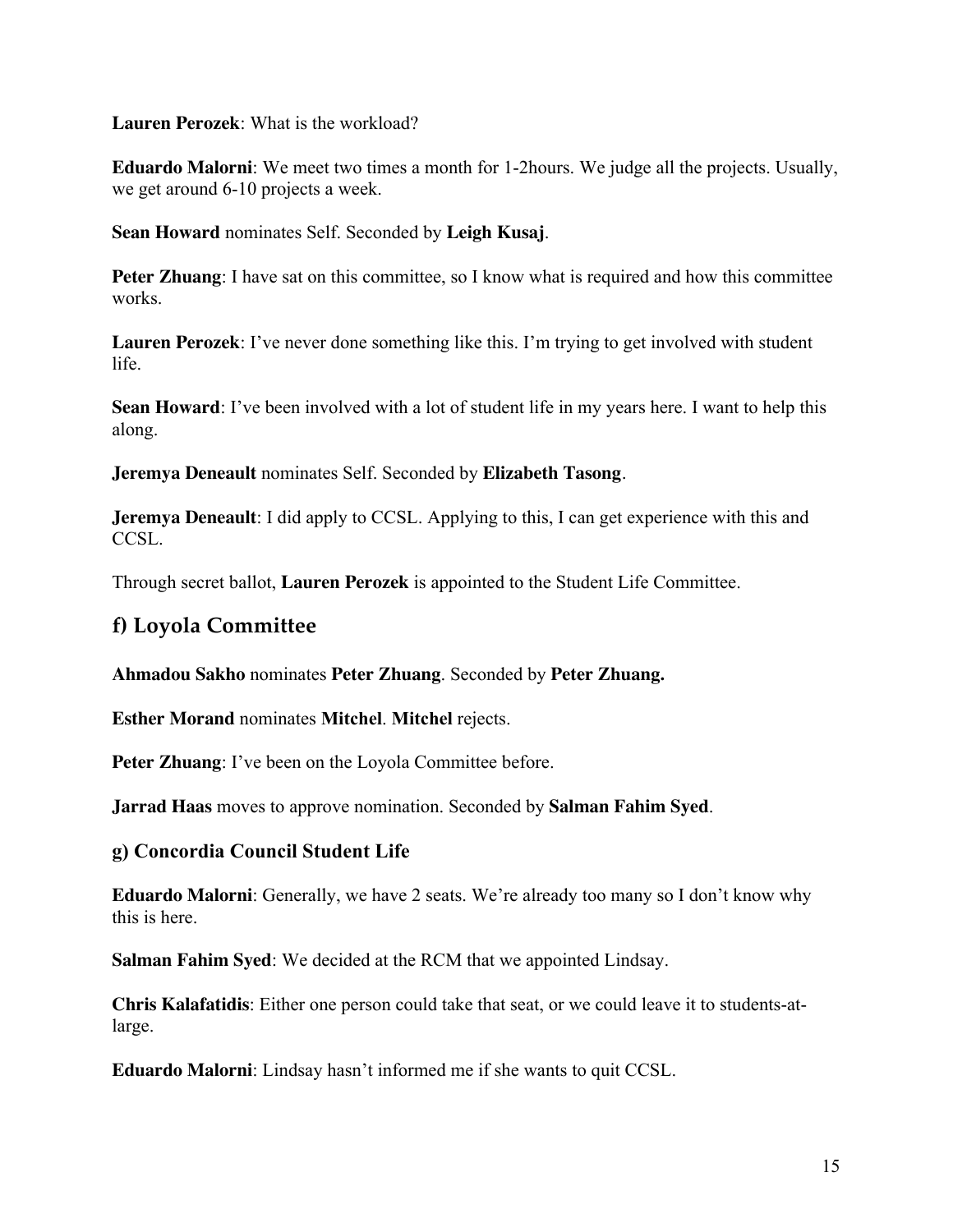**Chris Kalafatidis**: The line there is kind of muddled.

**Chairperson**: We should get clarification from Lindsay.

**Eduardo Malorni**: CCSL is another granting body. Its half students, half faculty. We also brainstorm ideas that make student life better on campus. You get to see how the faculty sees the school and how they want to improve it.

**Chairperson**: There's no SR on CCSL.

**James Hanna**: Could we make a motion to vote, on the contingency that Lindsay resigns?

**Chairperson**: We could, if council is amenable.

**Chris Kalafatidis**: I would recommend leaving it to Eduardo to contact Andrew Woodhall to get the results. If Lindsay wants it, I don't think the room would be mad at her for being student at large.

**Isaiah Joyner**: There are already too many councillors on CCSL.

**Eduardo Malorni**: There are usually two. But we couldn't reach quorum, so we added an add two councillors.

**Isaiah Joyner**: Currently we have how many councillors?

**Eduardo Malorni**: Three, without Lindsay.

**Esther Morand:** I'd be uncomfortable voting without asking Lindsay

**Hershey Blackman**: If Lindsay decides, what's the process. What are our options?

**Eduardo Malorni**: Lindsay hasn't responded. We could either appoint someone else or we could wait and ask Andrew if we could have Lindsay removes. Either wait or vote now.

**Chris Kalafatidis**: We should leave this till next meeting.

**Ahmadou Sakho**: Jeremya said he was going to apply right.

**Jeremya Deneault** moves to table this. Seconded by **Naomi Barney Purdie**.

**Sean Howard**: We should table this until we hear from Lindsay. It's more respectful.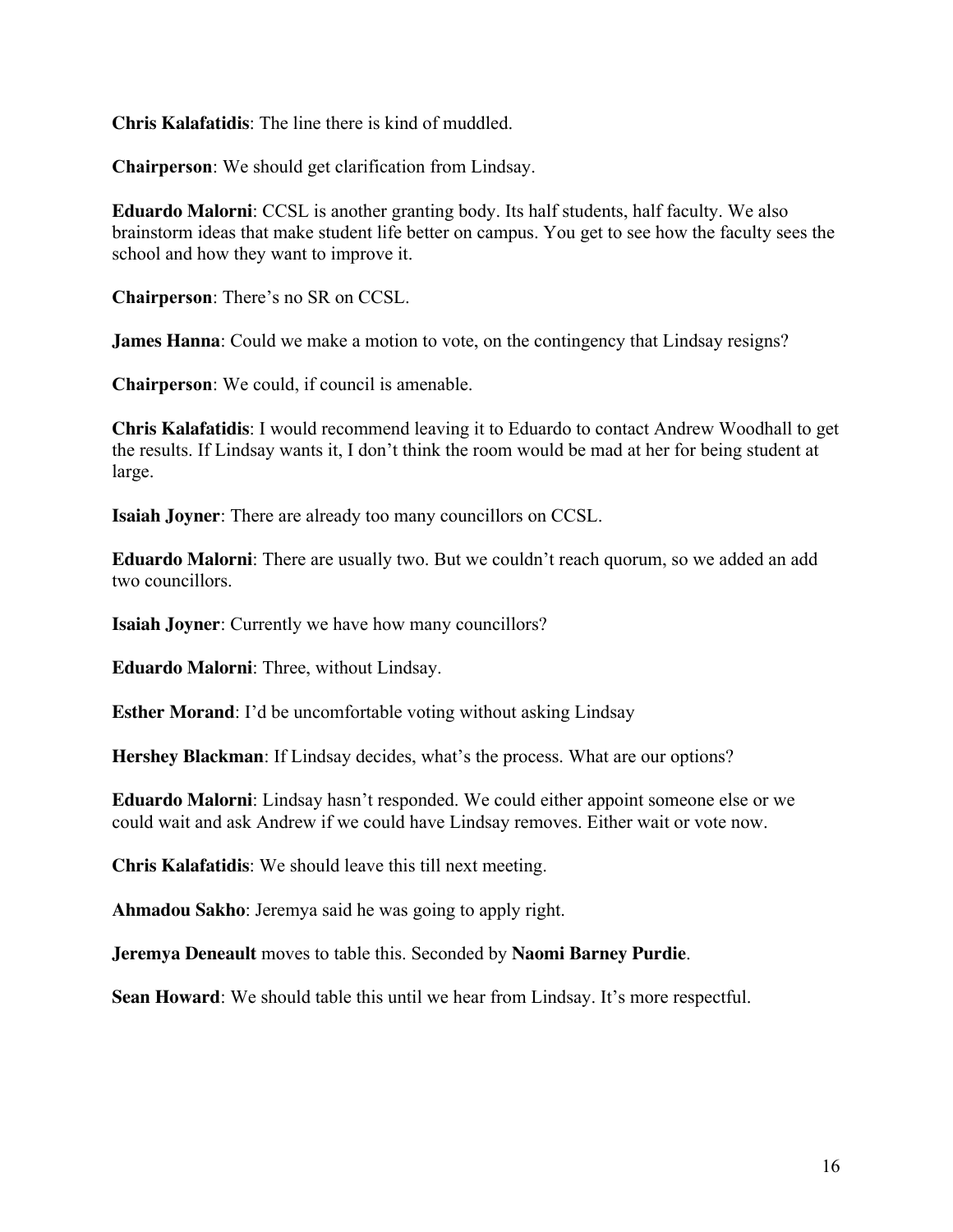**VOTE** For: 18 Opposed: 0 Abstentions: 2 *Carries.*

**Salman Fahim Syed** moves for a 5 minutes recess. Seconded.

## **7. NEW BUSINESS – SUBSTANTIVE**

## **a) Library Services Find Committee**

**Eduardo Malorni**: This is with the library administration. We spoke to accountants to get the terminology right. We are asking for council to give us permission to sign.

**Hannah Jamet-Lange** presents the following motion. Seconded by **Marin Algattus**.

*WHEREAS* the student body voted in favour of the following referendum question in the CSU 2018 General Elections;

#### *Library Services Fund Fee Levy*

Do you agree to contribute \$1 per credit to the CSU for the Library Services Fund for the next ten years (2019-2029), in order to maintain and increase existing services funded through the Library Services Fund? The contribution would be collected in accordance with the university's tuition and refund policy.

*Yes: 724*

*No: 321*

*Abstain: 237*

*WHEREAS* the CSU representatives currently sitting on the Library Services Fund Committee are Eduardo Malorni, Celeste-Melize Ferrus, Esther Morand, and Hannah Jamet-Lange; *WHEREAS* a new agreement has been negotiated in good faith by the student representatives and the library administration for the continuation of the Fund and an amicable agreement was agreed upon;

**BE IT RESOLVED THAT** the CSU enter in a new agreement with the University for the continuation of the Library Service Fund;

*BE IT FURTHER RESOLVED THAT* the Agreement be signed by the current members of the committee, Eduardo Malorni, Celeste-Melize Ferrus, Esther Morand, and Hannah Jamet-Lange. *BE IT FURTHER RESOLVED THAT* the budegtary impact is nil.

**Hannah Jamet-Lange**: We negotiated with the library people, and talked to a lot of people to make sure we were doing a good job.

**Ahmadou Sakho**: If we don't vote on this, this can't happen?

**Eduardo Malorni**: The minute the next semester goes, the vote becomes nil. If we don't sign this, current services such as keeping library open overnight and rentable laptops will all be frozen.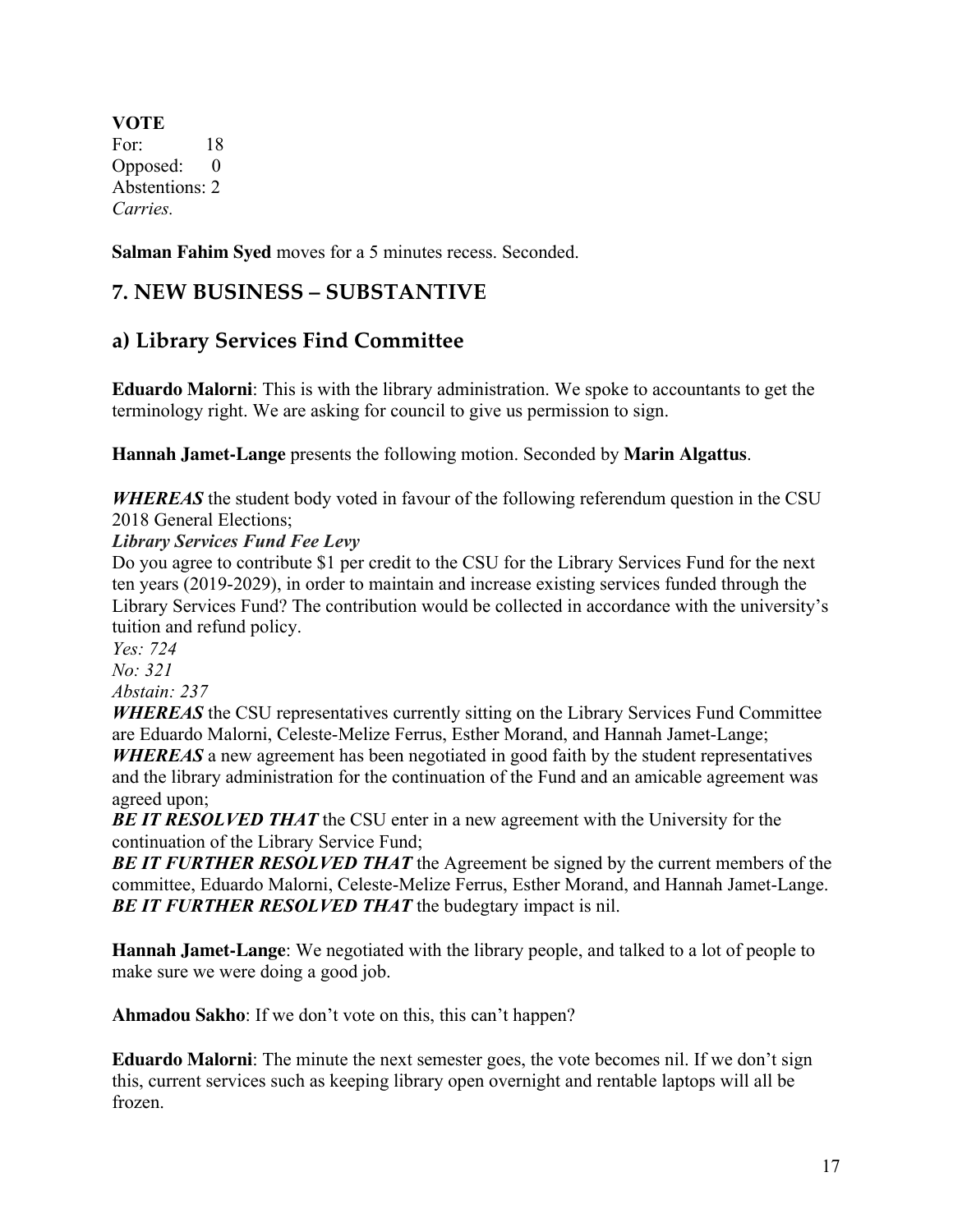**Hannah Jamet-Lange**: If we don't vote on it, the library will close at 10pm.

**Esther Morand**: If we don't vote on this, all those services go away.

**Selena Mezher** calls to question.

**VOTE**

For: 18 Opposed: 0 Abstentions: 0 *Carries.*

# **b) Creation of Ad Hoc Fee Levy Committee**

**Leigh Kusaj** presents the following motion. Seconded by **Ahmadou Sakho**.

*WHEREAS* a referendum question passed in favour of online opt out for fee levies *WHEREAS* the referendum question states that "The system will be created in consultation with all fee-levy organizations."

*WHEREAS* the online opt out process has to be done with due diligence and respect towards fee levies

*WHEREAS* this motion is in the spirit of alleviating the executive's workload

**BE IT RESOLVED THAT** an ad hoc committee be created

**BE IT FURTHER RESOLVED THAT** the committee will consult *all* fee levies on the best way to proceed with online opt out

**BE IT FURTHER RESOLVED THAT** the budgetary impact of this motion is nil

**Leigh Kusaj**: The best way to go about doing this is to make sure everyone involved has a voice.

**Ahmadou Sakho**: It's a good motion for a controversial question. Allowing the committee to interview fee levies and get them totally involved will foster an environment of discussion.

**James Hanna**: You also need to specify composition of the committee.

**Hannah Jamet-Lange** amends to have 4 councillors, 1 executive and 1 SAL. **Esther Morand** seconds.

**Chris Kalafatidis**: The composition should include Isaiah as External and me as GC, as key contact between students and staff. Having two councillors and two executives is fair.

**Hannah Jamet-Lange** amends motion to include the following. Seconded by **Leigh Kusaj**. Opposed by **Ahmadou Sakho**.

**BE IT RESOLVED THAT** this committee with be comprised on 4 councillors, 1 executive as chair, Chris Kalafatidis as GC ex-officio with voting rights, and 1 student-at-large.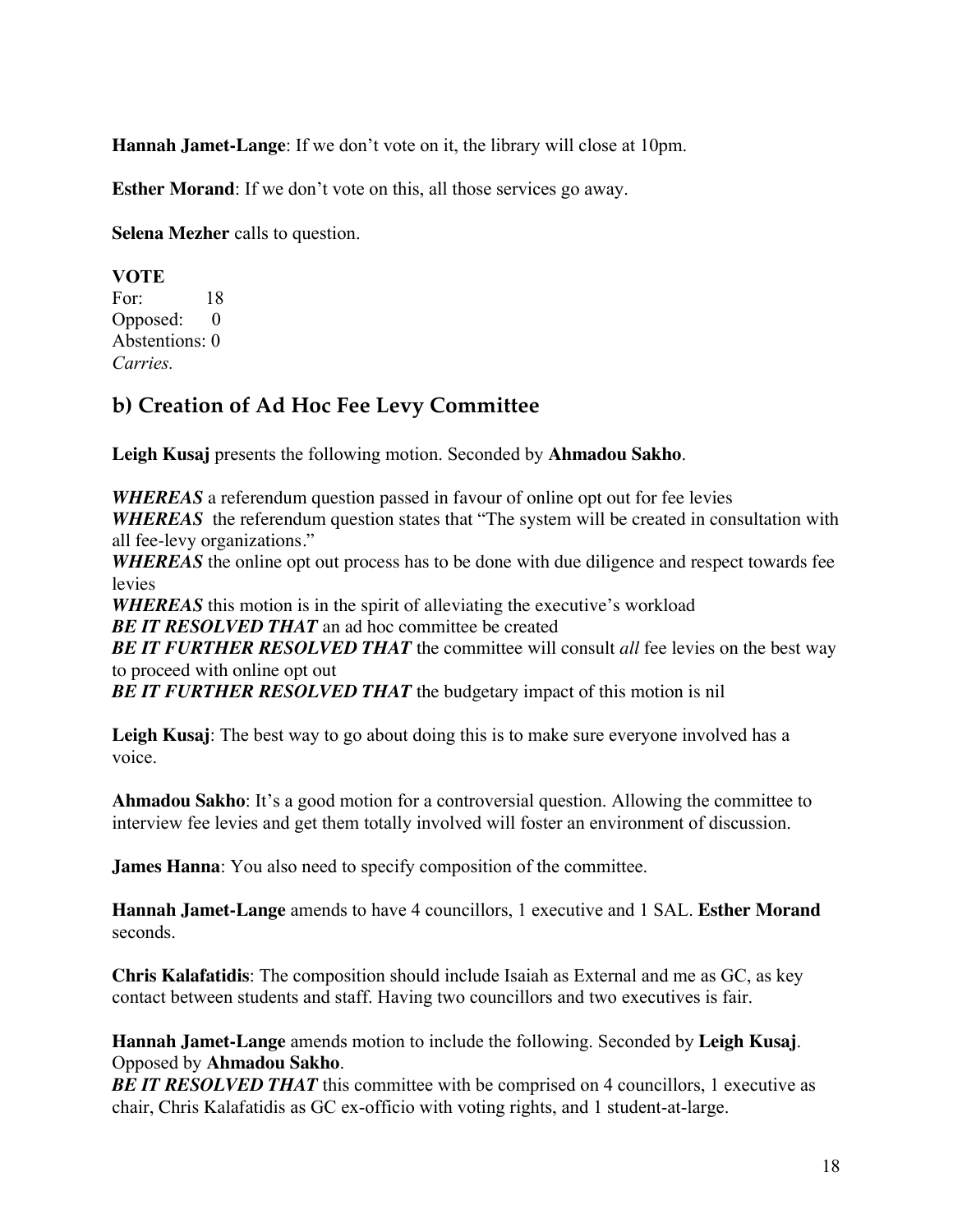**Naomi Barney Purdie**: It is his referendum question. It's good for him to be voting.

**Esther Morand**: It is his referendum question. He would be biased.

**Sean Howard**: I support Chris to have voting rights considering his experience with this and also him being a link. He would be best informed.

**Jarrad Haas** call to question. Seconded by **Amman Houara**.

**VOTE** (Chris as voting member) For: 17 Opposed: 2 Abstentions: 1 *Carries.*

**Hannah Jamet-Lange**: This is a good composition.

**Salman Fahim Syed:** Do we really need that many councillors? We need less people for efficiency.

**Amman Houara**: What's the goal with this committee?

**Hannah Jamet-Lange**: To implement the fee levy online opt out, to consult fee levy groups and make sure process is done well.

**Amman Houara**: So to have more guidelines?

**Hannah Jamet-Lange**: To consult all feel levy groups, make sure they don't lose too much funding and also to make sure students are educated.

**Désirée Blizzard** calls to question. Seconded by **Jarrad Haas**. Opposed by **Jeremya Deneault**.

**VOTE** (call to question) For: 17 Opposed: 1 Abstentions: 2 *Carries.* 

**VOTE** (amendment) For: 14 Opposed: 2 Abstention: 2 *Carries*.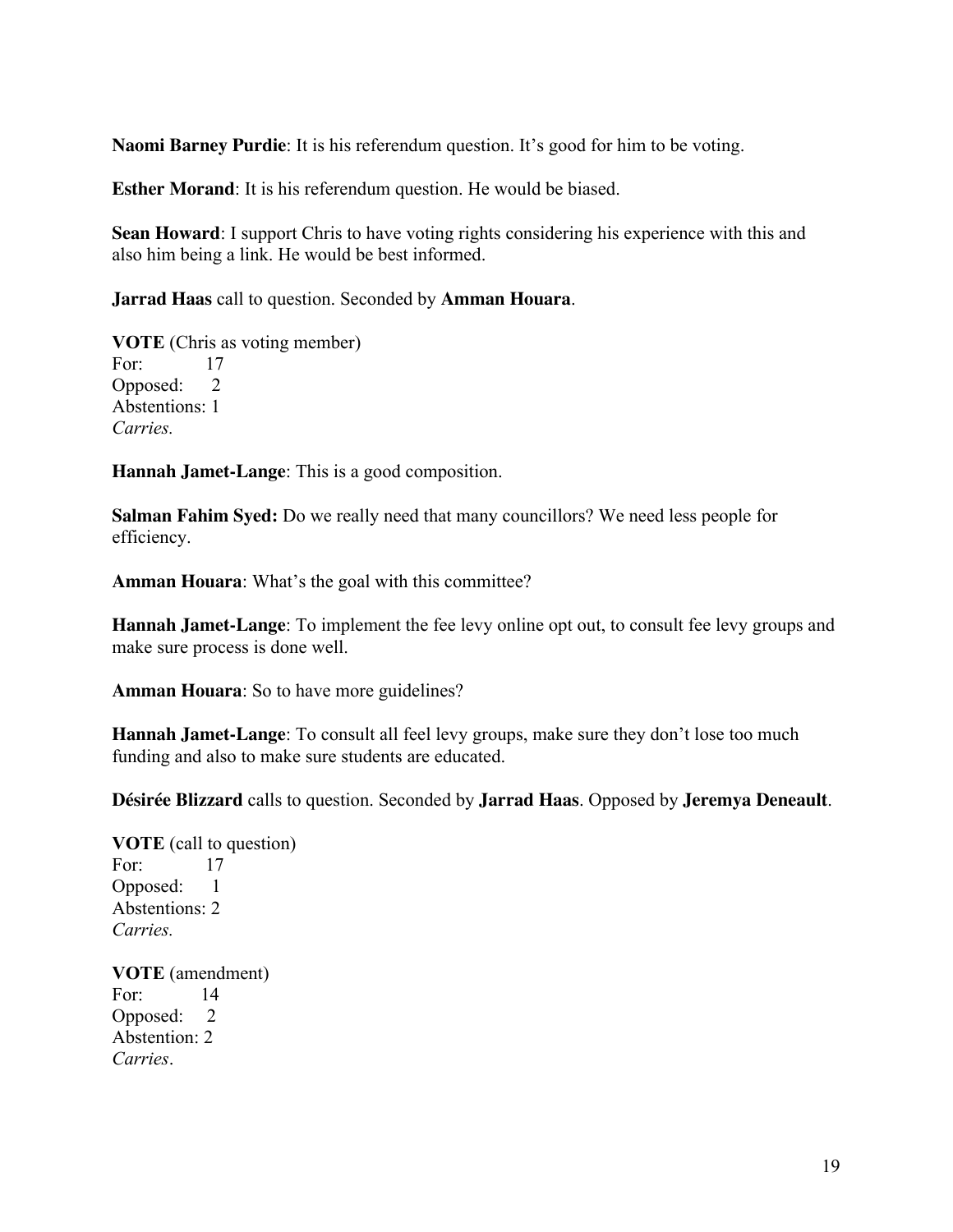**Hannah Jamet-Lange**: This is a good initiative. Even if some of us weren't for it, we must make sure it is done well to alleviate the workload.

**Esther Morand** moves to extend debate by 10 minutes. Seconded by **Leigh Kusaj**. Opposed by **Amman Houara**.

#### **VOTE**

For: 13 Opposed: 5 Abstentions: 2 *Carries.*

**Elizabeth Tasong**: This is a good idea. It is necessary to take in to account the fee levy groups. We need a good perspective on how we can meet the needs of these fee levy groups.

**Tzvi Hersh Filler**: Fee Levies be consulted. I have one issue. Some have been accused of not acting in good faith. This would allow for them to refuse to be consulted.

**Isaiah Joyner**: The motion is now consultation not consensus. I don't think that's an issue. They need to be consulted. How does the committee work?

Leigh Kusaj: It will be a committee in action. There will be more conversation once formed.

**Chris Kalafatidis**: This committee was forced onto me.

**James Hanna**: Would this require ⅔ majority?

**Chairperson**: No.

**Jarrad Haas** calls to question. Seconded by **Elizabeth Tasong**. There are oppositions.

# **VOTE**

For: 8 Oppositions: 4 Abstentions: 4 *Fails.*

**Esther Morand**: This would be a good process.

**Sean Howard** moves to table this motion to next council. Seconded by **Amman Houara**.

**Sean Howard**: This needs to be more thought out.

*Motion carries unanimously.*